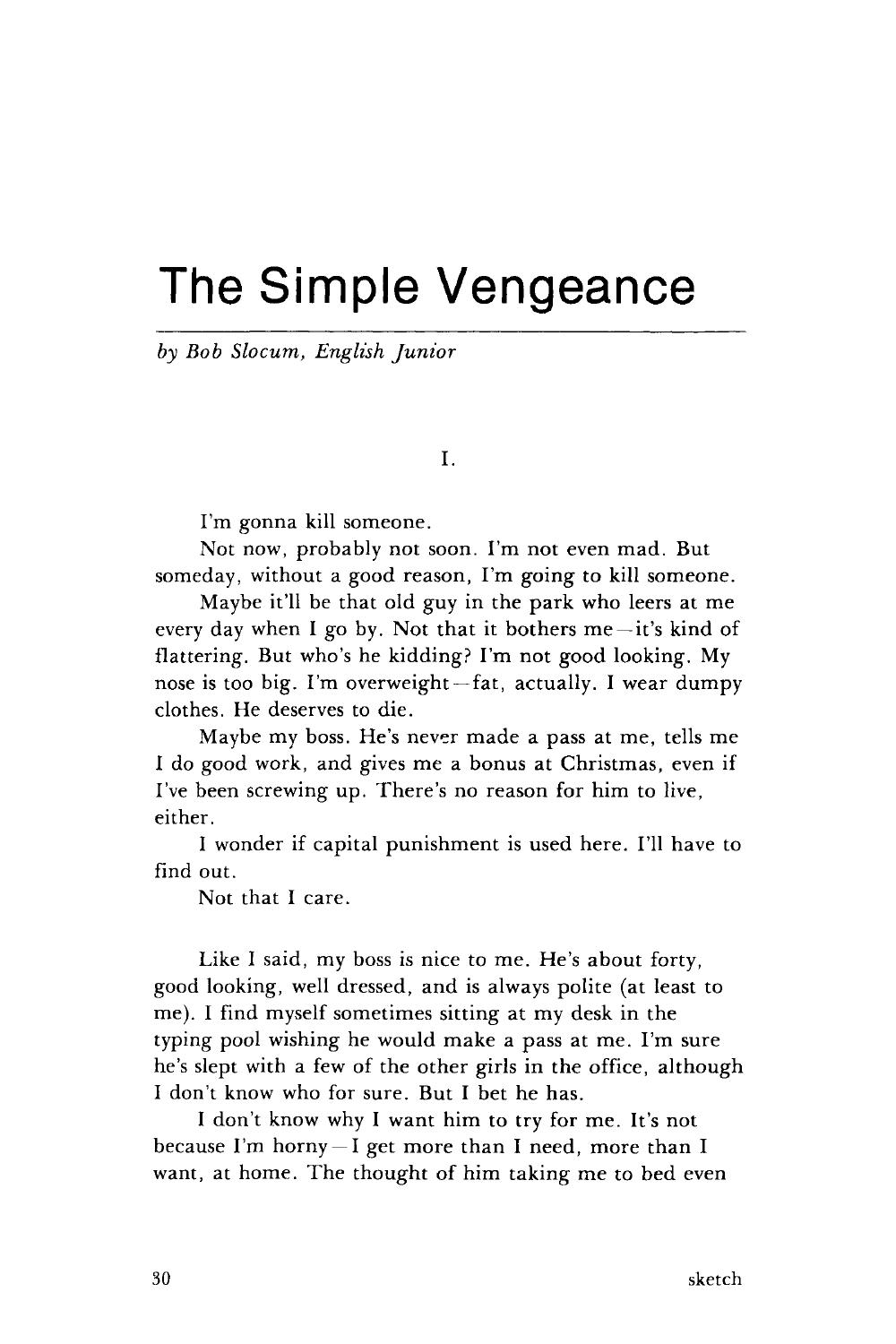scares me. I'm not sure I could go through with it. Still, I wish sometimes he would walk by me when I'm filing something and grab my ass, or make a lewd remark, or even ask me to dinner, even though I know I'd probably just get embarrassed and try to get away from him. He's probably the nicest person I know, but it seems like he's to blame for something.

I usually didn't wear underwear in high school. It disgusts me now to think about it, but then it kind of excited me, it gave me a funny feeling of freedom and power. It was my secret from everybody —beneath a pair of jeans or a skirt was just *me,* waiting, wanting, then. I didn't go out with many guys in high school but I fantasized about a few of them, especially one tall blond-haired boy in my eleventh grade science class. I sat next to him at a lab table and tried to think of ways of letting him know that I was available to him, that if he wanted to he could just put his hand under my knee-length skirt, but I couldn't do it, and at night in bed I would masturbate while thinking of him sliding his hand up my thigh and finding out. I felt dirty afterwards and couldn't remember why I liked him, and I would get out of bed and cover my naked body with a wool nightgown.

He took me out finally one night, to the amusement park, and I was so excited I thought I would melt from the inside out. I wore a blue cotton dress with little yellow flowers on it and a new pair of sandals. I wanted so badly for him to *know,* to know that I wanted him. I prayed that he wanted me, too.

He took me into this funhouse $-$ it was the first time I had ever been in one — and right in the doorway going in was a fan under the floor blowing up through a grate —I had never seen one of those things before! —and it caught my dress just right and blew it up almost around my head, so that *everyone* could see, and it was two or three seconds before I could get my dress pulled down again and get off that fan. It was a Saturday night and the park was crowded, and everyone was laughing and pointing at me, some of them kids I knew at school. The boy I was with had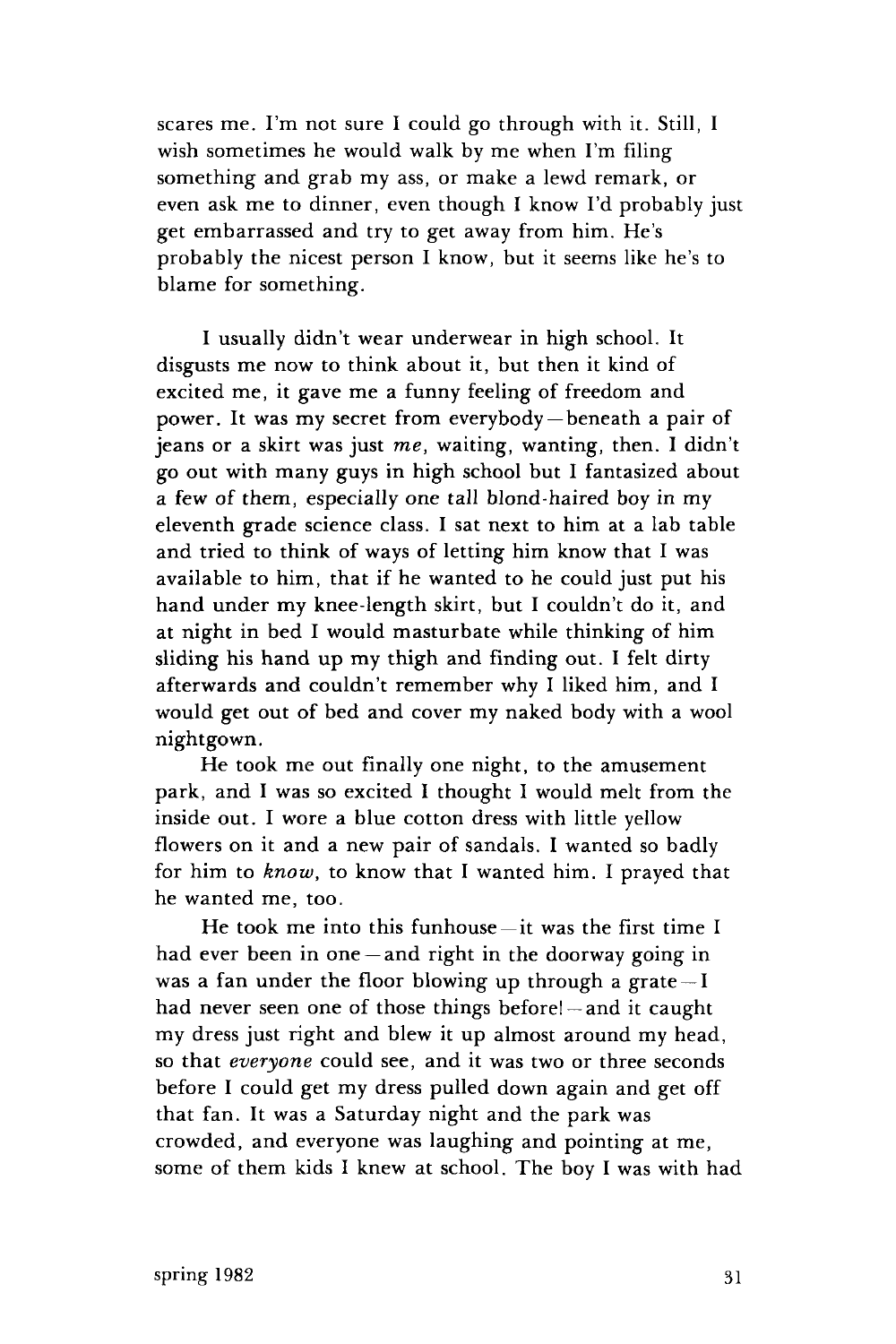been in front of me and hadn't seen it, and when I ran off crying he ran after me and caught me and asked what was the matter, but I couldn't tell him, I was so humiliated. All I could do was cry and hold my dress down tight against me. I didn't go to science class for a week, and when I did I sat in a far corner of the room by myself. Most of the people there had heard about it and were whispering back and forth and glancing back at me, and they were teasing the boy I had gone out with, and he was laughing along with them. Ever since then I have always been fully clothed, and it still doesn't feel like enough.

I remember how I felt sitting in that acidy-smelling room—like I was burning on the inside, and kind of dizzy and sick, like I had the flu, and I just felt like I was going to explode like a bomb and kill everyody there. It's the same way I feel now, and I get like this more often than I used to —I really felt like I wanted to kill someone. I went home at noon that day and threw up, I was so sick.

A few years later, when I started dating my husband, he forced me to have sex with him in the back seat of his car on a black still country road. It was my first time and he hurt me. He still hurts me a little every time, almost every night, but I don't let on  $-1$  just lie there and let him do it. As far as he knows, it's all right with me.

I don't let on about a lot of things that bother me. Like our neighbor's dog. That stupid mutt comes running out at me every day snarling and slobbering, until he reaches the end of his rope and jerks back. He seems like he's making fun of me, like he thinks he's better than me. I wish that collar would break his neck. (I've seriously thought of poisoning  $him - I$  almost did once, but we didn't have anything I thought would work right.) When our neighbor is out in the yard, the dog acts okay and I smile and say hi, but all the time I'm wishing I had a gun, so I could kill that stupid two-faced dog and that asshole neighbor. They look just alike.

And then when I get home and think about it, killing a dog is *so* ridiculous that I can't believe I wanted to do it. I feel so stupid for thinking things like that. I don't know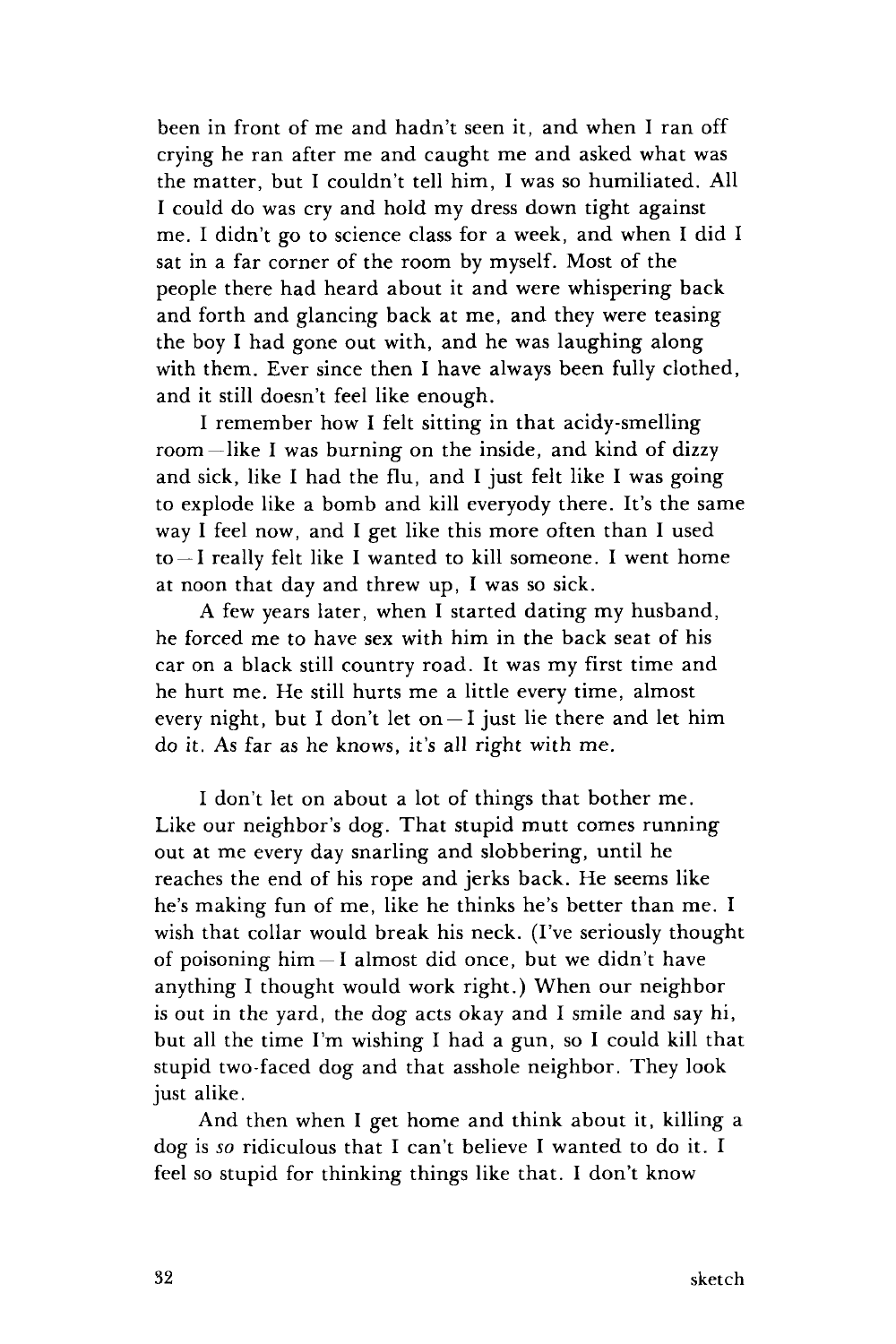what's the matter with  $me - l'm$  not violent, really. I've never hurt anyone on purpose in my life. I wouldn't even fight back when I was a kid and my brother picked on me. I'd go to my dad crying and he'd just tell me to hit him back. I *was* bigger than him. But I just couldn't do it. It didn't seem like it would make anything any better.

If he did stuff like that to me now, I'd want to hit him, or kill him, but I don't think I'd really do it. I think I'm afraid to. But every time I get upset about something I can't think straight and I don't feel as afraid as I used to. I can't understand it. I know killing someone wouldn't solve anything, but when I think about doing it I feel better, somehow. I'm not sure if I'd feel better if I killed my boss, or the old man in the park, but I don't think I'd feel any worse. It wouldn't matter which one of them, either —it'd be the same crime either way, and it'd be the same result they'd put me in jail and I'd be the one suffering again.

When we had been married about a year, before I had started to work, I got pregnant. My husband and I had had a few fights, but we both wanted a baby, so we were really happy to find out. My husband wanted a boy, and it didn't matter to me, so we were making plans for our little son, our little Ronnie —that's what we were going to name him. My husband was really kind to me while I was pregnant and took very good care of me —took care of *us,* he'd tell me. One day, when I was about six months along, I was cleaning some things in the kitchen when I started to have some pains like what the nurse at the pre-natal class we went to said labor pains felt like, but I knew the baby wasn't supposed to be born yet so I just sat down and waited until they stopped, thinking it must be something else. I was kind of scared but I didn't want to tell my husband, who was out washing the car, and get him worried over what was probably nothing, so I went into the bedroom and lay down. I was all right for a while but then the pains started again. Pretty soon they went away, but I was really scared now, sweating and shaking. The next time it hurt real bad, it was horrible, and I started screaming and my husband came in and picked me up and took me to the hospital, but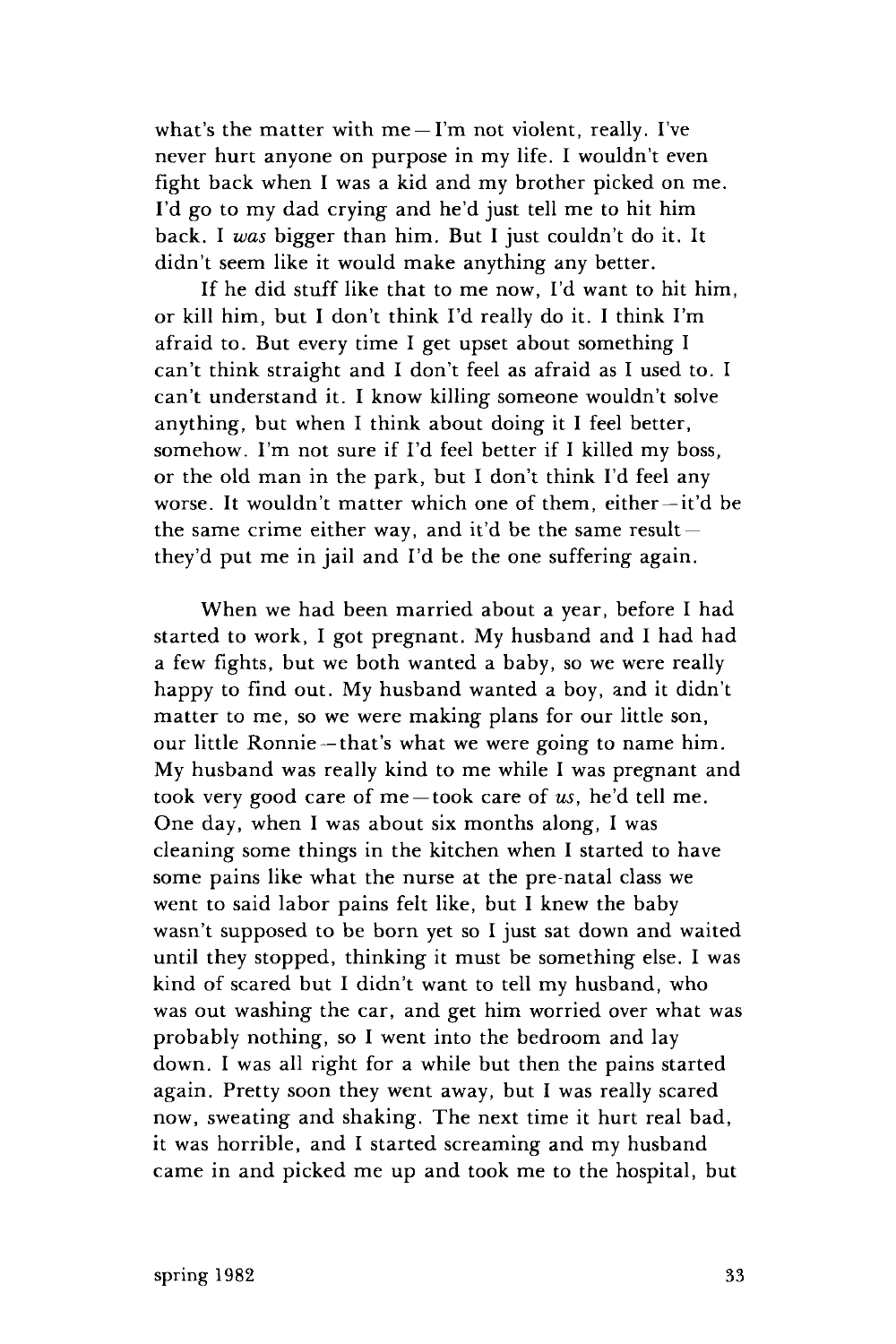it was too late and I had a miscarriage —a dead baby boy.

I left the hospital after about a week, and when I got home my husband tried to be as nice as he was before, but I could tell he was mad at me. He tried to keep from blowing up at me but he just kept getting madder at everything I said or did until one day he started yelling at me about something, I don't remember what, and then he started blaming me for killing the baby or something like that. When I started crying he apologized and said that wasn't what he meant, but I know it was, I could tell.

That night I had a dream that our baby was alive and I was feeding him. He was the most beautiful baby I had ever seen, with blue eyes and a little blond fuzz on his head, and dimpled cheeks when he laughed. I was feeding him some meat and kept giving him bigger and bigger pieces, which he couldn't chew, but I still fed them to him, and he was choking horribly and turning purple. My husband was sitting at the table reading the paper, but when the baby started choking the food out and throwing up, he got up and started stabbing me with a big knife. He just kept sticking it into me and there was blood splattered all over and I felt kind of hollowed out and then I fell down, dead, I think. A bunch of noisy policemen, who looked familiar somehow, broke in through the windows and the doors and started chasing my husband around the room, stepping on me every time they went by. My husband told them he didn't do it, so they all turned toward my poor baby and started saying "It's your fault, little Ronnie, you'll die for this," except for some reason the baby's name wasn't Ronnie, it was something else. They pulled their guns out of their pants and pointed them at the baby, who was different now and had long hair and had make-up on, and a dress. They were really big guns, two or three feet long, and big around as baseball bats, glowing red-hot, and they started poking the baby with them, burning scars on his arms and legs and stomach. He screamed a loud cry, so loud it hurt my ears, and he looked so innocent and helpless sitting in his high chair, covered with vomit and strings of meat and my blood, his tears making clean streaks down his face, that I *had* to help him, to save him, but I couldn't move. The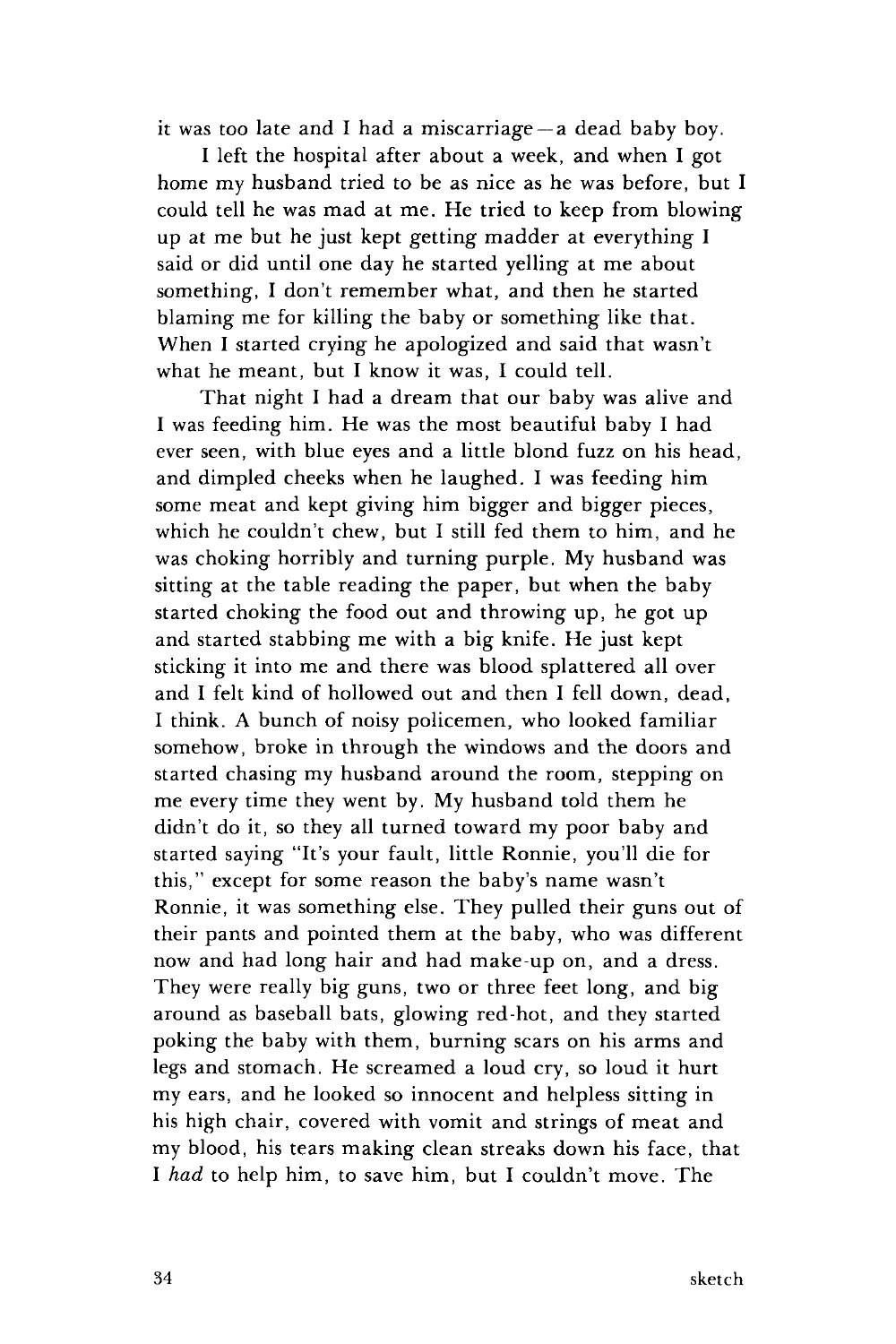policemen started to tear off the baby's clothes. Under the dress he was naked, and I could see that he was now a girl. The policemen started burning him between the legs with their guns —they were huge men, with powerful chests and big, hard muscles in their arms and legs, so big that they ripped through their clothes —saying all the time, "It's your fault Ronnie, we'll show you who's boss." I had to do something; I tried to help him speak, to teach him the words. I worked every muscle in my body until it hurt like nothing I've ever felt before, trying to help him say something, to help him scream:

"It's not my fault! It's not my faultl"

My husband woke me up; he looked scared and confused, and when I saw his face above mine I started to scream and hit him. He grabbed my arms and held me down, saying, "Shhh, it's all right," to me like I was a child, and when I finally calmed down he kissed me and went back to sleep. I lay awake the rest of the night, afraid to sleep, afraid to give them another chance at me.

I don't scream any more during my nightmares. I die in all of them. I've gotten so used to it now that it's just kind of unpleasant, like a hangnail. At least I don't remember it as being so bad.

I don't think I would hurt anybody I kill. I could do a good job —quick, painless. I know what dying is like, and what the best ways are to do it. I think I'd be doing someone a favor, killing him. I'd probably do it to someone right now, except I'd get in trouble. I'd hurt myself more than whoever I killed. I've been hurt enough —it's someone else's turn.

II.

A few days ago I saw that old man in the park talking to someone. He was sitting at his regular bench between the bus stop and the fountain that's never working, and he was talking to a young woman, a very pretty woman, except she looked kind of snobbish and overdressed. He was just sitting there like he always did, except he was looking at her instead of everyone else, and she was talking to him and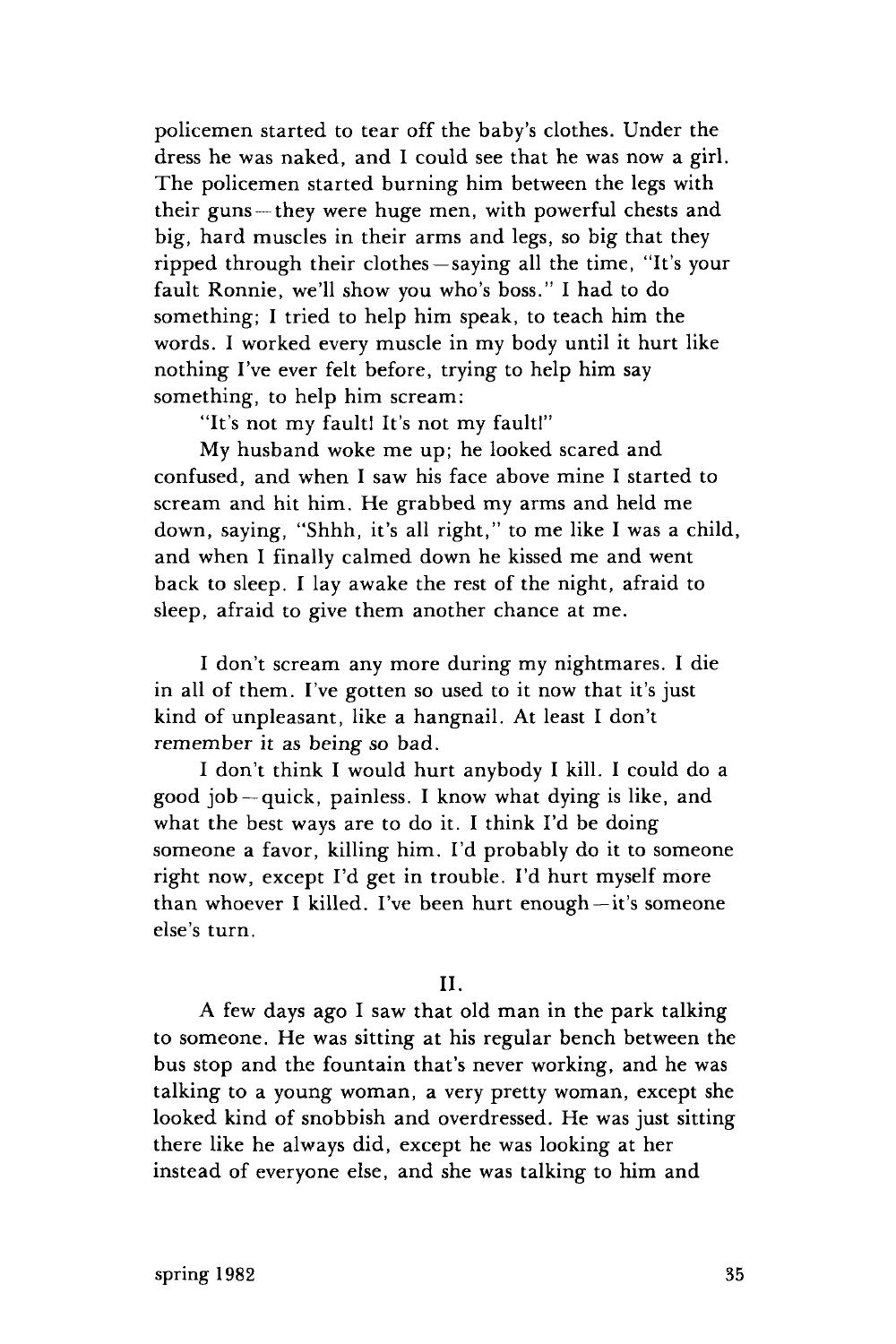waving her arms around. When I walked by I heard her say something about "Mother and Jerome" doing something, but I couldn't hear too well because of the traffic. He didn't even glance at me. That night he was gone —his brown paper sack (lunch, I guess) was still sitting under the bench, unopened —and I haven't seen him since then. Almost two years, every day, I see him there in the park—I *counted* on seeing him —and now he's gone.

Our neighbor tied his dog up in the back yard. The dumb thing just lies back there now, not barking or anything. I haven't seen our neighbor lately. I think maybe he's out of town. I don't know who feeds the dog, if anyone does.

Of course, I don't *care* about the stupid mutt, or if that disgusting old pervert never comes back. It's just that something funny's going on. My husband took me out to dinner last night —what does he want from me now? I feel dizzy, off-balance.

I'd kill that old man or my neighbor right now if I saw them, but I think they got away —they knew, they saw it in me. I get the feeling I'll never see them again. But if I do. . . .

I can see them all clearly now sometimes — when I lie awake in bed, when I start to daydream at work —I can see the faces, the same faces I saw on the policemen in my dream: white, scarred: my boss, my neighbor, the old man in the park, my little brother, people I don't know. Bad people, their unfriendly faces snarling at me and hating and blaming me for their deaths. They torture me—they show me their bullet holes, their knife wounds, that look raped and sickening. They open their mouths to laugh and black, clotted blood oozes out. They attack me with their suffering — each scream of horror sounds like laughing, every cry of pain is a moan of pleasure. They caress me with their cold hands, they kiss me wth their gray lips, they lick me with their fatal wounds. . .

And then my boss will ask me, kindly, if I would keep at my typing —he's so goddamn nice about it!—or my husband will wonder if anything's wrong —no, no, dear,